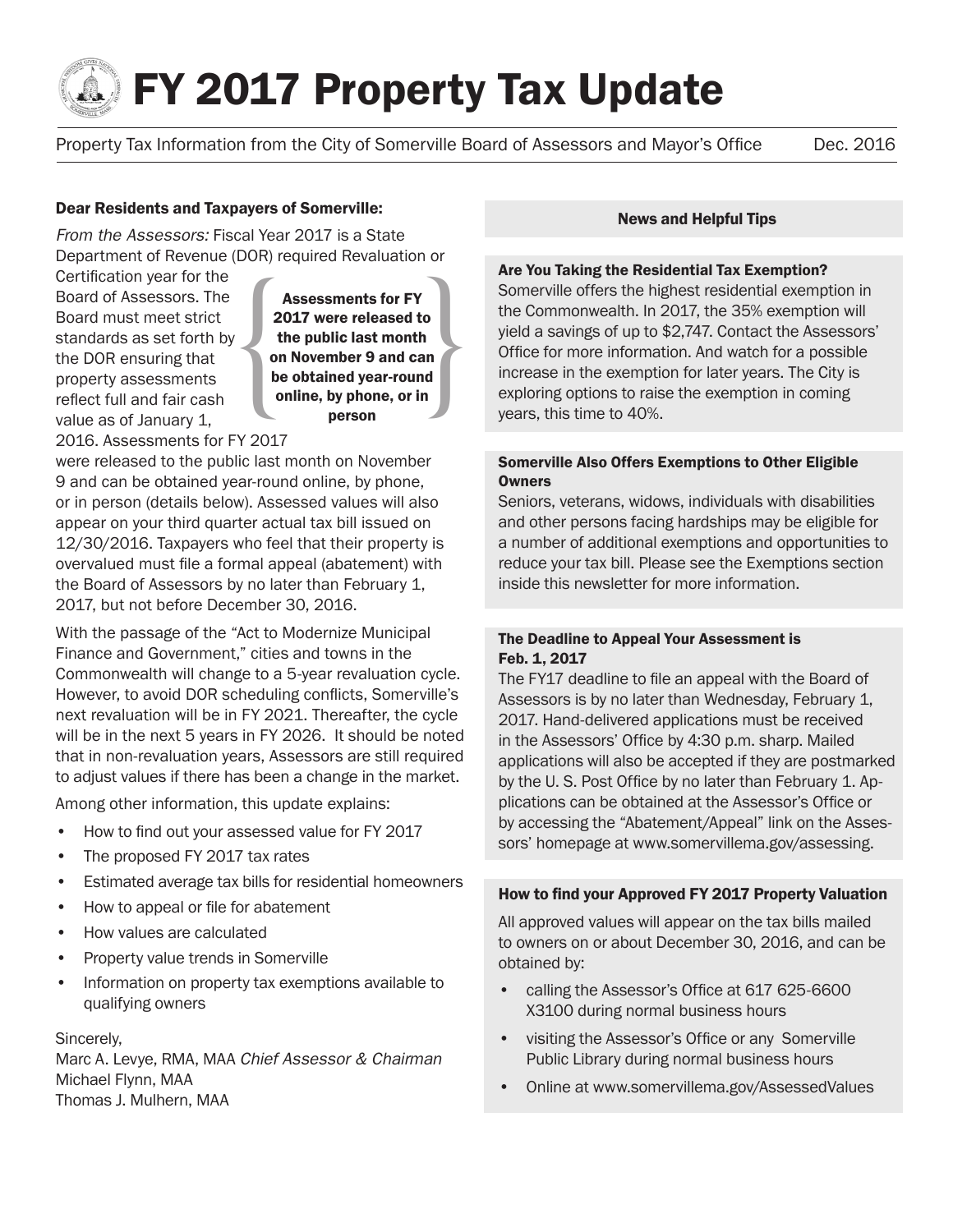## Assessment Update

The Fiscal Year 2017 (FY17) total assessed value of taxable property in the City of Somerville is over \$12.6 billion, a 13.05% increase over FY16. Residential property values saw the greatest gains this past year, while commercial property values increased almost as much. On average, citywide, residential values increased by 11% and commercial values by 10% due strictly to market changes. The overall increase in property values reflects continued strong market demand in Somerville, new construction of both residential and commercial properties, and increased value created by investment in and renovation of existing properties, among other factors. The table below depicts average assessment changes in FY17 compared to last year (FY16) by property type.

### AVERAGE CHANGE IN ASSESSMENT BY PROPERTY TYPE (impacted by market only)

| <b>Property Type</b> | Average assessment change from<br>FY16 to FY17 (rounded) |
|----------------------|----------------------------------------------------------|
| 1 Family             | 13%                                                      |
| 2 Family             | 9%                                                       |
| 3 Family             | 12%                                                      |
| Condominium          | 9%                                                       |
| Apartments, 4+ units | 17%                                                      |
| Commercial           | 10%                                                      |
| Industrial           | 7%                                                       |
| Personal Property*   | 12%                                                      |

\*Tax on business equipment.

For more detailed information, readers are encouraged to visit the Assessing web site at www.somervillema.gov/ assessing and access the links to "Chief Assessor's FY 2017 Classification Hearing Report" and "FY 2017 Assessment Changes to 1-, 2-, and 3-Family Properties."

### It is important to remember that these percentages<br>reflect average changes, which means that some<br>properties have changes that are either higher or<br>lower than the average. reflect average changes, which means that some properties have changes that are either higher or lower than the average.

## Understanding Average Changes

Factors that can result in a value change different from the average include, but are not limited to:

- being located in neighborhoods that had higher or lower sales prices, especially in relation to their assessment in the previous year,
- significant improvements to the property, demolition, or an under-construction status,
- required data changes due to discovery during inspection or estimate due to lack of entry (for example, property condition, number of bathrooms, measurement changes, etc.),
- having received an abatement in FY 2016.

The table below shows the number and type of properties by assessment percentage change. The numbers reflect that most increased at a percentage at or near the citywide average.

## Real Estate & Rental Trends

Compared to FY16, there are significant valuation changes in FY17 in both the residential and commercial sector as Somerville continues to be a highly desirable place to live and do business. At a minimum, the housing market can be described as an extremely active or hot market with the largest increases for one-, two-, and three-families found in the East Somerville, Winter Hill, and Magoun Square areas. The largest condominium valuation changes can be found in Ward 2 and East Somerville.

Bidding wars have become the standard and it is now unusual for a sale price to be under the asking price. Most properties sell for 10% to 15% over asking with others even higher.

FY 2017 assessments have an effective market date of January 1, 2016, with an emphasis on calendar 2015 sale prices. Only calendar 2015 sales were analyzed for single-family and condominium properties as there were a sufficient number of sales. However, it was necessary to

| Valuation Changes by Percent from FY16 to FY 17* |                                   |                  |                              | *Total parcels in this table = $15,980$ |                              |
|--------------------------------------------------|-----------------------------------|------------------|------------------------------|-----------------------------------------|------------------------------|
| % Change                                         | Number of 1-, 2-, &<br>3-Families | Number of Condos | Number of $4+$<br>Apartments | Number of<br>Commercial & Ind.          | % of Properties<br>(rounded) |
| $< 0\%$                                          | 83                                | 114              | 5                            | 14                                      | 1.4%                         |
| $0 + \%$ to $\leq 5\%$                           | 813                               | 883              | 33                           | 27                                      | 11.0%                        |
| 5% to $<$ 15%                                    | 6,468                             | 2,324            | 363                          | 466                                     | 60.2%                        |
| 15% to <25%                                      | 1,822                             | 1,396            | 142                          | 63                                      | 21.4%                        |
| 25% to <50%                                      | 541                               | 219              | 55                           | 64                                      | 5.5%                         |
| 50% to <100%                                     | 51                                | 5                | 8                            | 10                                      | 0.45%                        |
| $100 + %$                                        | 5                                 |                  | 4                            |                                         | 0.07%                        |

\*Table includes properties with improvements and other data changes, but excludes new accounts for which there was no value in FY16 or the value was under another account and different use (i.e. condo conversions/ developments).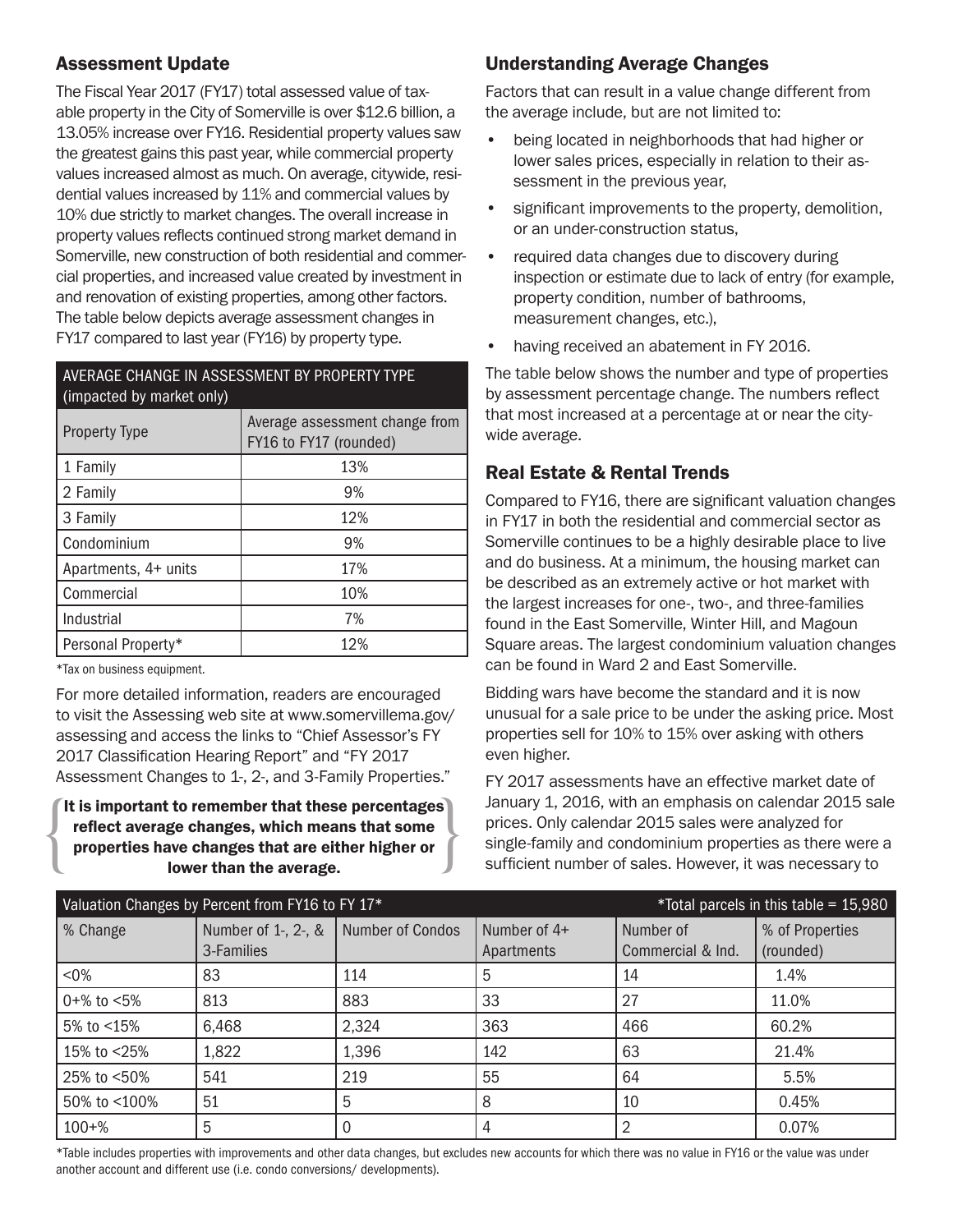include calendar year 2014 sales to value two- and threefamilies to supplement the pool of sales available for analysis.

The table to the right offers an insight into the market volatility we have witnessed most recently and in comparison to 5 and 10 years ago with respect to million dollar sale prices for one-, two-, and three-family homes and condominiums.

Apartment rents for buildings with four or more units were up as much as 16% from FY16 with average rents increasing about \$100 per month. Commercial rents were up about 8% citywide compared to last year (depending on type of use and location). Expenses were down while vacancy rates were stable showing a slight decrease. Expected rate of return on income producing property (capitalization rate) increased

## MILLION DOLLAR SALES (one-, two-, & three-family homes and condominiums) Calendar Year **Number of Sales**  $2005$   $1$

| 21 |
|----|
| 42 |
| 82 |
| 80 |
|    |

about 1%. (Source of rent, expenses, and vacancy based upon calendar 2015 information provided by landlords.)

## FY 2017 Tax Rates

| FY 2017 Proposed Tax Rates and Residential Exemption Changes (Pending DOR approval) |                |                 |  |
|-------------------------------------------------------------------------------------|----------------|-----------------|--|
|                                                                                     | <b>FY 2016</b> | <b>FY 2017</b>  |  |
| Residential tax rate                                                                | \$12.53        | \$11.67         |  |
| Commercial tax rate                                                                 | \$20.18        | \$18.81         |  |
| Residential exemption %                                                             | 35%            | 35%             |  |
| Residential exemption tax savings                                                   | \$2,624        | 2,747 (rounded) |  |

The proposed tax rates for FY17 will be \$11.67 per thousand dollars of value for residential properties, and the commercial tax rate will be \$18.81 per thousand dollars of value. These rates reflect a decrease of \$0.86 or -6.86% for residential and a decrease of \$1.37 or -6.79% for commercial. The residential exemption tax savings for owners who reside at their property will increase by \$123 from

## Change in Residential and Commercial Tax Bills

This year, commercial taxpayers will pay 25.6% of the total property tax levy, after contributing 25.8% last year, and residential taxpayers will pay 74.4% after contributing 74.2% last year. The assessed values for residential and commercial properties reflect market demand as well as increased value created by renovations and improvements to existing properties, which were slightly higher for last fiscal year. Somerville offers the highest residential exemption in the Commonwealth.

FY17 proposed tax rates will be lower than in FY16.<br>The proposed FY17 residential tax rate will be \$11.67<br>per thousand dollars of property value (down from<br>\$12.53 last year), and the commercial tax rate will be<br>\$18.81 (dow The proposed FY17 residential tax rate will be \$11.67 per thousand dollars of property value (down from \$12.53 last year), and the commercial tax rate will be \$18.81 (down from \$20.18 last year).

residential in the past year than commercial.

The table below reflects average valuation changes since FY16 and the tax dollar change from the previous year for each property type. Tax dollar increases should be considered moderate, for the most part, given rising real estate values. In fact, the average two-family property, the predominant residential land use in the City, will see less of an increase this year (\$74) than last year (\$150).

| FY16-FY17 AVERAGE CHANGES TO ASSESSED VALUES AND TAX BILLS BY PROPERTY TYPE |              |          |                                                                                      |          |              |                   |
|-----------------------------------------------------------------------------|--------------|----------|--------------------------------------------------------------------------------------|----------|--------------|-------------------|
| <b>Property Type</b>                                                        |              |          | Average FY16 As- Average FY16 Tax   Average FY17 As-   Average FY17 Tax   Tax Dollar |          |              | % Change in Tax   |
|                                                                             | sessed Value | Bill*    | sessed Value                                                                         | Bill*    | Change from  | Bill from FY16 to |
|                                                                             |              |          |                                                                                      |          | FY16 to FY17 | <b>FY17</b>       |
| Condo                                                                       | \$431,500    | \$2,783  | \$484,900                                                                            | \$2,912  | \$129        | 4.6%              |
| 1-Family                                                                    | \$555,000    | \$4,330  | \$633,200                                                                            | \$4,642  | \$312        | 7.2%              |
| 2-Family                                                                    | \$620,100    | \$5,146  | \$682,700                                                                            | \$5,220  | \$74         | 1.4%              |
| 3-Family                                                                    | \$712,600    | \$6,305  | \$802,200                                                                            | \$6,615  | \$310        | 4.9%              |
| 4-8-Family                                                                  | \$897,300    | \$8,619  | \$1,019,000                                                                          | \$9,145  | \$526        | 6.1%              |
| 9+ Apts.                                                                    | \$3,084,500  | \$38,649 | \$3,633,800                                                                          | \$42,406 | \$3,757      | 9.7%              |
| Comm./Ind.                                                                  | \$1,900,200  | \$38,346 | \$2,126,100                                                                          | \$39,992 | \$1,646      | 4.3%              |

\*Condo, 1-family, 2-family, 3-family, and 4-8-family include the residential exemption.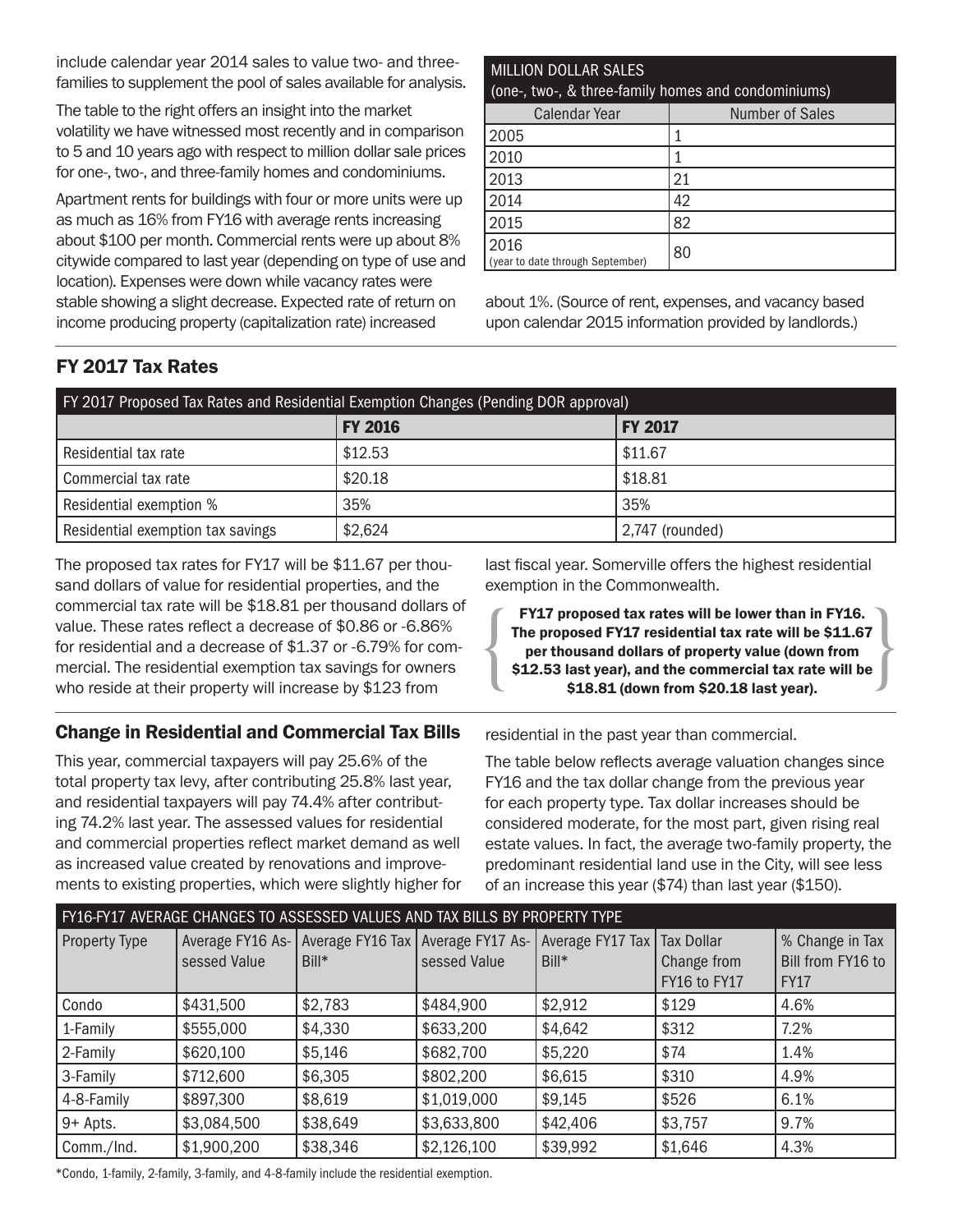## New Growth and New Development Prevented Larger Tax Increases

In FY17, Somerville experienced more new growth than any other year in its history. New growth is the value added to homes and buildings by improvements or new construction. In FY17, new growth in Somerville was valued at \$291.9 million (M). Of this, \$91.4M is new commercial and industrial growth as well as personal property, of which \$26.8M (29%) was generated by new office and retail buildings at Assembly Row.

It is the long-term strategy of the administration to promote new commercial growth/development according to SomerVision goals to help reduce the residential tax liability and bring other community benefits. Though not yet creating tax decreases, commercial growth is now helping to reduce the size of residential tax increases.

The following table shows the tax increases on residential properties that were avoided due to the savings to residential property owners generated solely by Assembly Row development. It should be noted that Assembly Row is not yet complete and, along with other areas such as Union Square, Boynton Yards, and the Green Line Extension station areas in general, is expected to produce more new commercial growth in the coming years.

| FY17 RESIDENTIAL TAXES AVOIDED DUE TO SAVINGS FROM NEW ASSEMBLY ROW<br><b>DEVELOPMENT</b> |                                                             |  |
|-------------------------------------------------------------------------------------------|-------------------------------------------------------------|--|
| Property Type*                                                                            | Tax increase avoided due to new development at Assembly Row |  |
| Average Condo                                                                             | $-$165$                                                     |  |
| Average 1-Family                                                                          | $-$ \$224                                                   |  |
| Average 2-Family                                                                          | $-$ \$244                                                   |  |
| Average 3-Family                                                                          | $-$ \$292                                                   |  |
| Average 4-8-Family                                                                        | $-$ \$379                                                   |  |

In FY17, the tax increase<br>
on the average two-family<br>
home would have been<br>
\$318 had there been no<br>
new development at<br>
Assembly Row. But thanks<br>
to this new development<br>
that increase will be less<br>
than one-fourth that<br>
a on the average two-family home would have been \$318 had there been no new development at Assembly Row. But thanks to this new development that increase will be less than one-fourth that amount, at \$74 or less than \$6.20 per month, instead.

\*All property types include the residential exemption

## Exemptions and Other Options to Reduce or Defer Taxes

Residential Exemption: The City of Somerville offers a residential property tax exemption to all owners who reside at their property regardless of income. As of FY17, the residential exemption is set at 35%, the highest in the Commonwealth, allowing for a tax savings of up to \$2,747. All residential taxpayers who own and occupy residential property as their principal residence as of January 1, 2016, may apply for the FY17 residential exemption. Note that that City is exploring options to seek permission from the State to raise the exemption from 35% to 40% in coming years.

## Exemptions for Qualifying Seniors, Persons with Disabilities, Disabled Veterans, Widows and Others:

Qualifying seniors, persons facing extreme hardship, persons with certain disabilities, Disabled Veterans, Widows and minors with deceased parents may apply for additional exemptions. The City allows up to double the allowed amount for statutory exemptions, meaning, for example, that homeowners age 65 or older may qualify for a tax exemption of up to \$2,000 rather than the state designated \$1,000 (which was increased from \$750 for FY16) depending upon how much their tax bill increased from the previous year.

**Senior Work-off:** All seniors over 60 may also opt to work off up to \$1,000 of their tax bill by sharing their skills with City offices. We'll work to find you a task that matches your interests and abilities. Please contact the Council on Aging for details at 617-625-6600 ext. 2300. Note that the City is increasing the abatement amount from \$1,000 to \$1,500 that would take effect for FY18.

**Hardship:** Taxpayers may have their taxes reduced due to age, infirmity, and income (all three conditions must be met).

Tax Deferral for Seniors: Qualifying seniors 65 and over may opt to defer up to 100% of their tax payments. To encourage participation, in FY16, the interest rate was lowered and the income limit increased. For FY18 the City is again decreasing the interest rate from 4% to 3%

Temporary Tax Deferral for non-seniors: Taxpayers with a demonstrated inability to pay may defer up to 100% of their tax payments for up to three consecutive years. The City is lowering the interest rate from 8% to 3% to FY18.

Tax Deferral on property tax and auto excise for National Guard members and reservists: In FY16, deferrals were approved for National Guard members and reservists on active duty while serving and for the next 180 days after that service.

Community Preservation Act (CPA) exemptions:

Full exemptions from the CPA surcharge are available to seniors with an income at or below \$54,950 and for low-income taxpayers under age 60 with an income at or below \$68,650. Income limits are adjusted based upon household size and there is a deduction allowance for dependents and medical expenses.

*To learn more about exemptions, your eligibility and deadlines for application, please contact the Assessing Department at 617-625-6600 ext. 3100.*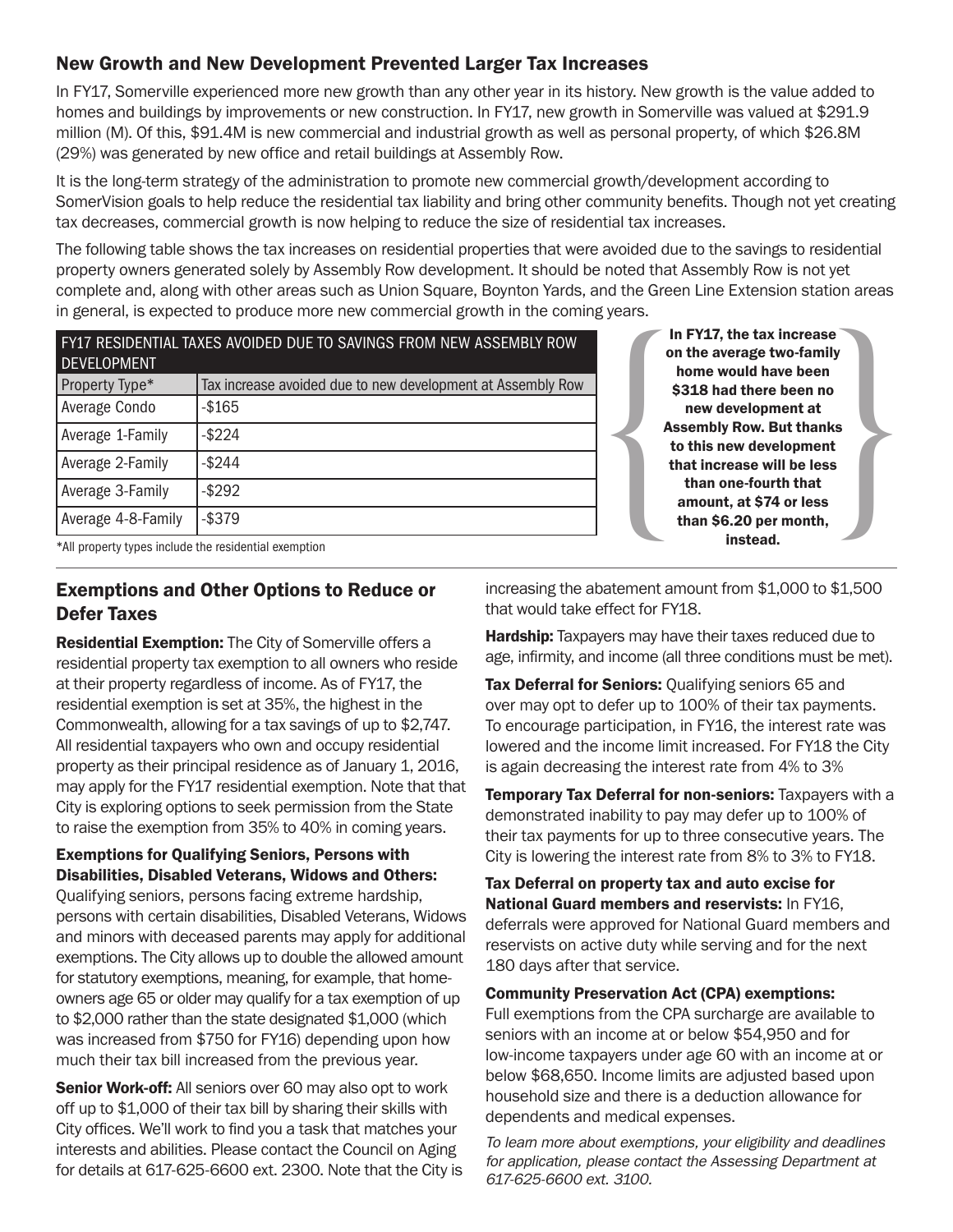# Frequently Asked Questions

## Who determines the tax rate and why can't it simply be lowered to lower taxes?

Property taxes are a direct result of two factors: the assessed value for all property (minus exemption values for the fiscal year in question) and the City's financial obligations (the required property tax levy) as determined in the adopted budget for that fiscal year. Once these two factors are known, setting of the tax rate is not discretionary. It becomes a straight-forward mathematical exercise as follows: Classified tax rates = Property Tax Levy/ Property values minus exemption value.

### Who determines my value and how is that process completed?

The Board of Assessors calculates values based upon real estate market conditions in accordance with State Department of Revenue (DOR) regulations. The Assessors thus use the three accepted appraisal approaches to value including replacement cost, sales comparisons, and a review of income generated by the property. FY17 assessments were established based upon market value as of January 1, 2016.

## What can I do if I disagree with my assessment?

The FY17 deadline to file an appeal with the Board of Assessor's Office is by no later than Wednesday, February 1, 2017. Applications must be received in the Assessor's Office by 4:30 p.m. sharp. Mailed applications will also be accepted if they are postmarked by the U. S. Post Office by no later than February 1. Applications can be obtained at the Assessor's Office or by accessing the "Abatement/ Appeal" link on the Assessors' homepage at www.somervillema.gov/assessing.

### Can the Mayor or my Alderman get my assessment reduced?

No. The law prohibits this. Elected officials cannot decrease an assessment based upon hardship or for any other reason. By law, assessments must be determined by the Assessors according to State DOR regulations. Assessments cannot be arbitrarily lowered to reduce the tax liability. Only the Assessors have authority to grant abatements under Massachusetts General Law, Chapter 59 and reductions are granted only if additional information indicates that the value should be lowered.

### How do I file and qualify for the residential exemption and do I have to file every year?

All residential property owners who occupied their property as their primary residence as of the previous January 1, may apply for a residential exemption, which is in effect a tax discount. Applications can be obtained in the Assessor's Offce or at www.somervillema.gov/assessing (click on "Residential exemption"). Applications are due in the Asses-sor's Offce by no later than April 3, 2017, at 4:30 p.m. sharp. Taxpayers need not fle a new application each

year although the Assessors periodically send out notices for taxpayers to recertify their eligibility. Taxpayers who move should notify the Assessors of a change of address.

### I'm over 65, a widow, or have limited income. Are there any other tax savings programs I can apply for? State law affords a number of property tax discounts or what are known as statutory exemptions as well as options for seniors to work off a portion of their tax bill or, if eligible, to defer payment. Exemptions can be granted for seniors, widows, veterans and others based upon, in most cases, asset and income guidelines. Please contact the Assessor's Office to discuss your situation and how to apply. Walk-ins during business hours are always welcome or call 617 625-6600 X 3100. Applications can also be downloaded from www.somervillema.gov/assessing (click "Exemptions for Seniors & Others").

My assessment and resulting taxes went up more than 2  $\frac{1}{2}$  percent. How can the City exceed Proposition 2  $\frac{1}{2}$ ? Proposition 2 ½ caps the percent increase over the previous year in total property tax dollars collected for all properties in the city combined. In other words, without an override, a city may not collect property taxes in total from all sources that exceed 2 ½ percent more than the previous year. However, the limit does not apply to individual properties. Some properties undergo improvements or require adjustments due to inspection that increase an individual property's value by more than 2 ½ percent. For example, a \$500,000 two-family that undergoes improvements that raise its value to \$750,000 increased in value by \$250,000 or 50%. That \$250,000 increase is what is known as "new growth." The additional values created by new growth and the resulting tax dollars are exempt from the limits of proposition 2 ½. In Somerville, new growth can be captured up to the June 30th prior to the start of the new fiscal year on July 1. Any improvements are assessed as if in existence on the prior January 1 and are not part of the  $2\frac{1}{2}$  percent limit.

# Do I have to allow the Assessors to inspect my property?

There are several reasons why the Assessors inspect properties including sales verification for properties that have sold, building permit review, and remeasure-relist for properties that have not been inspected in some time. While no property owner is required to permit an inspection, failure to do so will require that the Board of Assessors estimates your property's interior condition and features. The estimate could lead to an incorrect or misleading assessment. If the property owner has filed an appeal, failure to grant the inspection will require that the Board disallow the appeal. The Assessors rely on the cooperation of taxpayers to ensure a fair and equitable process leading to the development of fair and equitable assessments. Inspections can also be beneficial to the property owner by correcting bad data that caused an overvaluation.